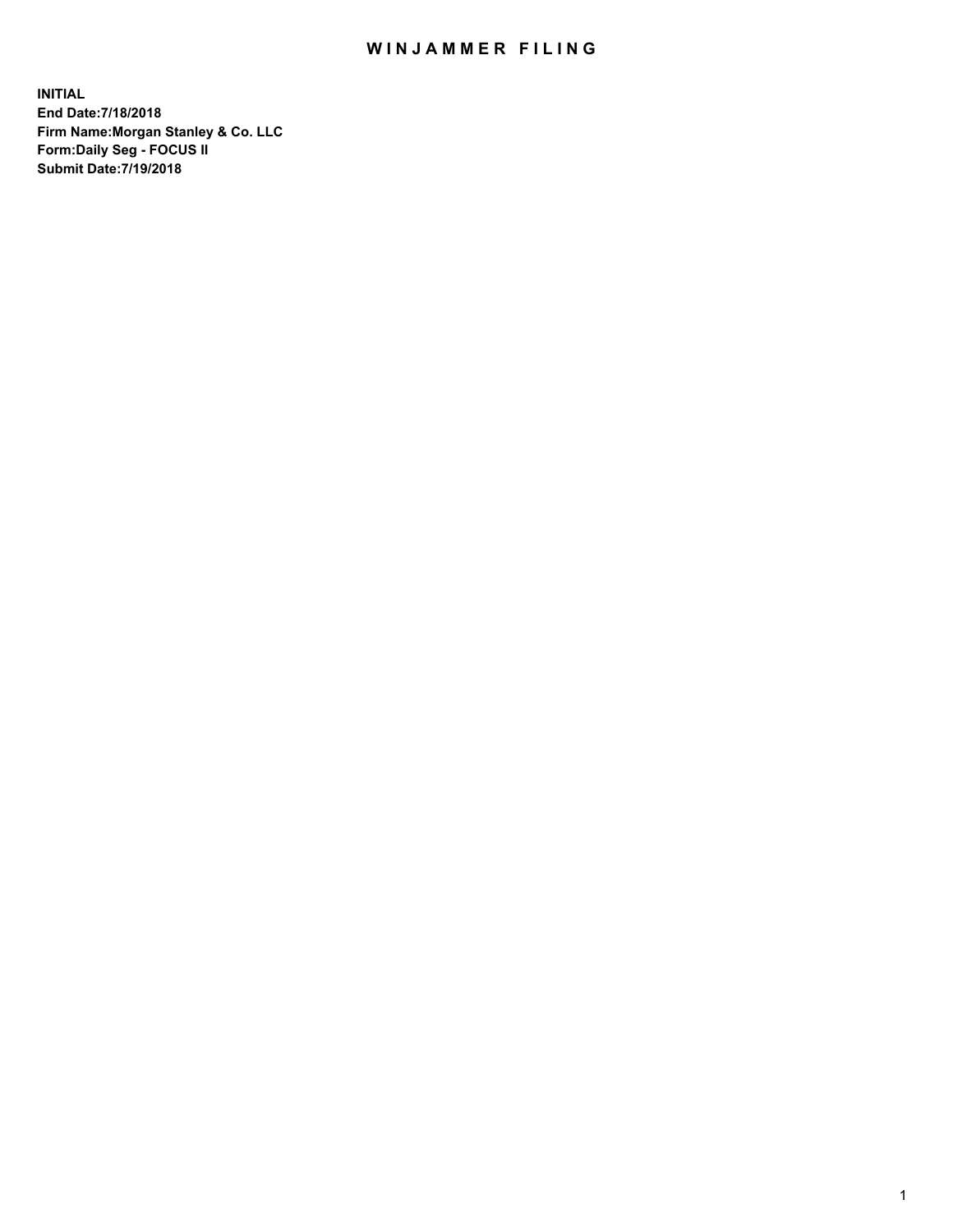**INITIAL End Date:7/18/2018 Firm Name:Morgan Stanley & Co. LLC Form:Daily Seg - FOCUS II Submit Date:7/19/2018 Daily Segregation - Cover Page**

| Name of Company                                                                                                        | Morgan Stanley & Co. LLC     |
|------------------------------------------------------------------------------------------------------------------------|------------------------------|
| <b>Contact Name</b>                                                                                                    | <b>Ikram Shah</b>            |
| <b>Contact Phone Number</b>                                                                                            | 212-276-0963                 |
| <b>Contact Email Address</b>                                                                                           | Ikram.shah@morganstanley.com |
| FCM's Customer Segregated Funds Residual Interest Target (choose one):                                                 |                              |
| a. Minimum dollar amount: ; or                                                                                         | 280,000,000                  |
| b. Minimum percentage of customer segregated funds required:% ; or                                                     | <u>0</u>                     |
| c. Dollar amount range between: and; or<br>d. Percentage range of customer segregated funds required between: % and %. | <u>0 0</u><br>0 Q            |
| FCM's Customer Secured Amount Funds Residual Interest Target (choose one):                                             |                              |
| a. Minimum dollar amount: ; or                                                                                         | 140,000,000                  |
| b. Minimum percentage of customer secured funds required:%; or                                                         | <u>0</u>                     |
| c. Dollar amount range between: and; or                                                                                | 0 <sub>0</sub>               |
| d. Percentage range of customer secured funds required between:% and%.                                                 | 0 <sub>0</sub>               |
| FCM's Cleared Swaps Customer Collateral Residual Interest Target (choose one):                                         |                              |
| a. Minimum dollar amount: ; or                                                                                         | 92,000,000                   |
| b. Minimum percentage of cleared swaps customer collateral required:% ; or                                             | <u>0</u>                     |
| c. Dollar amount range between: and; or                                                                                | 0 Q                          |
| d. Percentage range of cleared swaps customer collateral required between:% and%.                                      | 00                           |

Attach supporting documents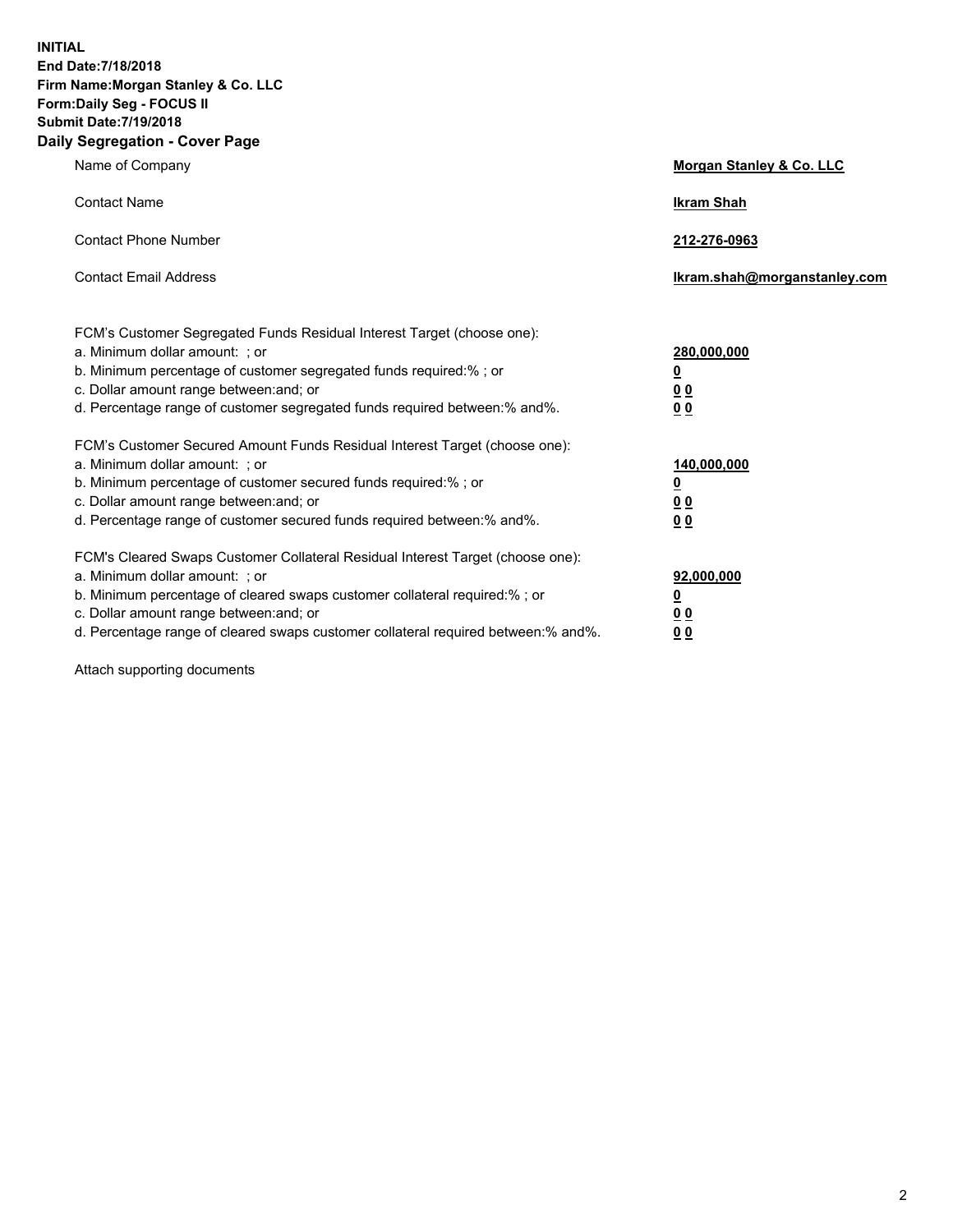## **INITIAL End Date:7/18/2018 Firm Name:Morgan Stanley & Co. LLC Form:Daily Seg - FOCUS II Submit Date:7/19/2018 Daily Segregation - Secured Amounts**

Foreign Futures and Foreign Options Secured Amounts Amount required to be set aside pursuant to law, rule or regulation of a foreign government or a rule of a self-regulatory organization authorized thereunder 1. Net ledger balance - Foreign Futures and Foreign Option Trading - All Customers A. Cash **3,382,940,506** [7315] B. Securities (at market) **2,160,013,580** [7317] 2. Net unrealized profit (loss) in open futures contracts traded on a foreign board of trade **-512,263,557** [7325] 3. Exchange traded options a. Market value of open option contracts purchased on a foreign board of trade **31,126,748** [7335] b. Market value of open contracts granted (sold) on a foreign board of trade **-27,432,306** [7337] 4. Net equity (deficit) (add lines 1. 2. and 3.) **5,034,384,971** [7345] 5. Account liquidating to a deficit and account with a debit balances - gross amount **204,085,524** [7351] Less: amount offset by customer owned securities **-202,741,640** [7352] **1,343,884** 6. Amount required to be set aside as the secured amount - Net Liquidating Equity Method (add lines 4 and 5)

7. Greater of amount required to be set aside pursuant to foreign jurisdiction (above) or line 6.

## FUNDS DEPOSITED IN SEPARATE REGULATION 30.7 ACCOUNTS

- 1. Cash in banks
	- A. Banks located in the United States **637,980,590** [7500]
	- B. Other banks qualified under Regulation 30.7 **473,088,385** [7520] **1,111,068,975**
- 2. Securities
	- A. In safekeeping with banks located in the United States **84,982,304** [7540]
	- B. In safekeeping with other banks qualified under Regulation 30.7 **0** [7560] **84,982,304** [7570]
- 3. Equities with registered futures commission merchants
	-
	- B. Securities **0** [7590]
	- C. Unrealized gain (loss) on open futures contracts **-316,650** [7600]
	- D. Value of long option contracts **0** [7610]
- E. Value of short option contracts **0** [7615] **5,928,805** [7620]
- 4. Amounts held by clearing organizations of foreign boards of trade
	- A. Cash **0** [7640]
	- B. Securities **0** [7650]
	- C. Amount due to (from) clearing organization daily variation **0** [7660]
	- D. Value of long option contracts **0** [7670]
	- E. Value of short option contracts **0** [7675] **0** [7680]
- 5. Amounts held by members of foreign boards of trade
	-
	-
	- C. Unrealized gain (loss) on open futures contracts **-511,946,907** [7720]
	- D. Value of long option contracts **31,126,748** [7730]
	- E. Value of short option contracts **-27,432,306** [7735] **4,022,600,207**
- 6. Amounts with other depositories designated by a foreign board of trade **0** [7760]
- 7. Segregated funds on hand **0** [7765]
- 8. Total funds in separate section 30.7 accounts **5,224,580,291** [7770]
- 9. Excess (deficiency) Set Aside for Secured Amount (subtract line 7 Secured Statement Page 1 from Line 8)
- 10. Management Target Amount for Excess funds in separate section 30.7 accounts **140,000,000** [7780]
- 11. Excess (deficiency) funds in separate 30.7 accounts over (under) Management Target **48,851,436** [7785]

**0** [7305]

[7354] **5,035,728,855** [7355]

**5,035,728,855** [7360]

[7530]

A. Cash **6,245,455** [7580]

 A. Cash **2,455,821,396** [7700] B. Securities **2,075,031,276** [7710] [7740] **188,851,436** [7380]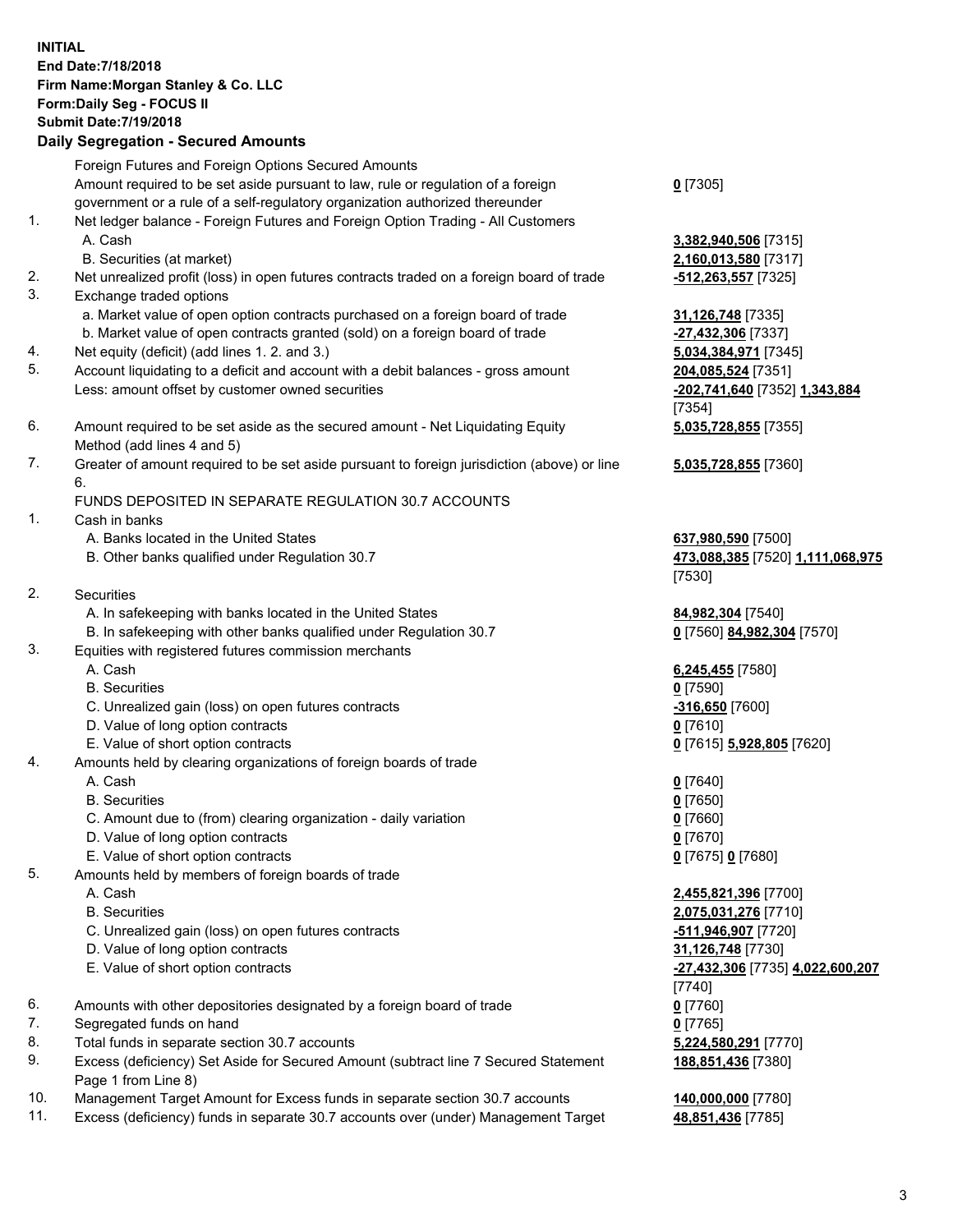**INITIAL End Date:7/18/2018 Firm Name:Morgan Stanley & Co. LLC Form:Daily Seg - FOCUS II Submit Date:7/19/2018 Daily Segregation - Segregation Statement** SEGREGATION REQUIREMENTS(Section 4d(2) of the CEAct) 1. Net ledger balance A. Cash **11,243,482,082** [7010] B. Securities (at market) **5,641,695,922** [7020] 2. Net unrealized profit (loss) in open futures contracts traded on a contract market **-24,664,763** [7030] 3. Exchange traded options A. Add market value of open option contracts purchased on a contract market **393,643,927** [7032] B. Deduct market value of open option contracts granted (sold) on a contract market **-549,232,835** [7033] 4. Net equity (deficit) (add lines 1, 2 and 3) **16,704,924,333** [7040] 5. Accounts liquidating to a deficit and accounts with debit balances - gross amount **255,009,984** [7045] Less: amount offset by customer securities **-254,590,038** [7047] **419,946** [7050] 6. Amount required to be segregated (add lines 4 and 5) **16,705,344,279** [7060] FUNDS IN SEGREGATED ACCOUNTS 7. Deposited in segregated funds bank accounts A. Cash **5,238,016,053** [7070] B. Securities representing investments of customers' funds (at market) **0** [7080] C. Securities held for particular customers or option customers in lieu of cash (at market) **438,836,124** [7090] 8. Margins on deposit with derivatives clearing organizations of contract markets A. Cash **6,250,769,214** [7100] B. Securities representing investments of customers' funds (at market) **0** [7110] C. Securities held for particular customers or option customers in lieu of cash (at market) **5,202,859,798** [7120] 9. Net settlement from (to) derivatives clearing organizations of contract markets **48,736,278** [7130] 10. Exchange traded options A. Value of open long option contracts **393,643,927** [7132] B. Value of open short option contracts **-549,232,835** [7133] 11. Net equities with other FCMs A. Net liquidating equity **12,740,138** [7140] B. Securities representing investments of customers' funds (at market) **0** [7160] C. Securities held for particular customers or option customers in lieu of cash (at market) **0** [7170] 12. Segregated funds on hand **0** [7150] 13. Total amount in segregation (add lines 7 through 12) **17,036,368,697** [7180] 14. Excess (deficiency) funds in segregation (subtract line 6 from line 13) **331,024,418** [7190] 15. Management Target Amount for Excess funds in segregation **280,000,000** [7194] 16. Excess (deficiency) funds in segregation over (under) Management Target Amount **51,024,418** [7198]

Excess